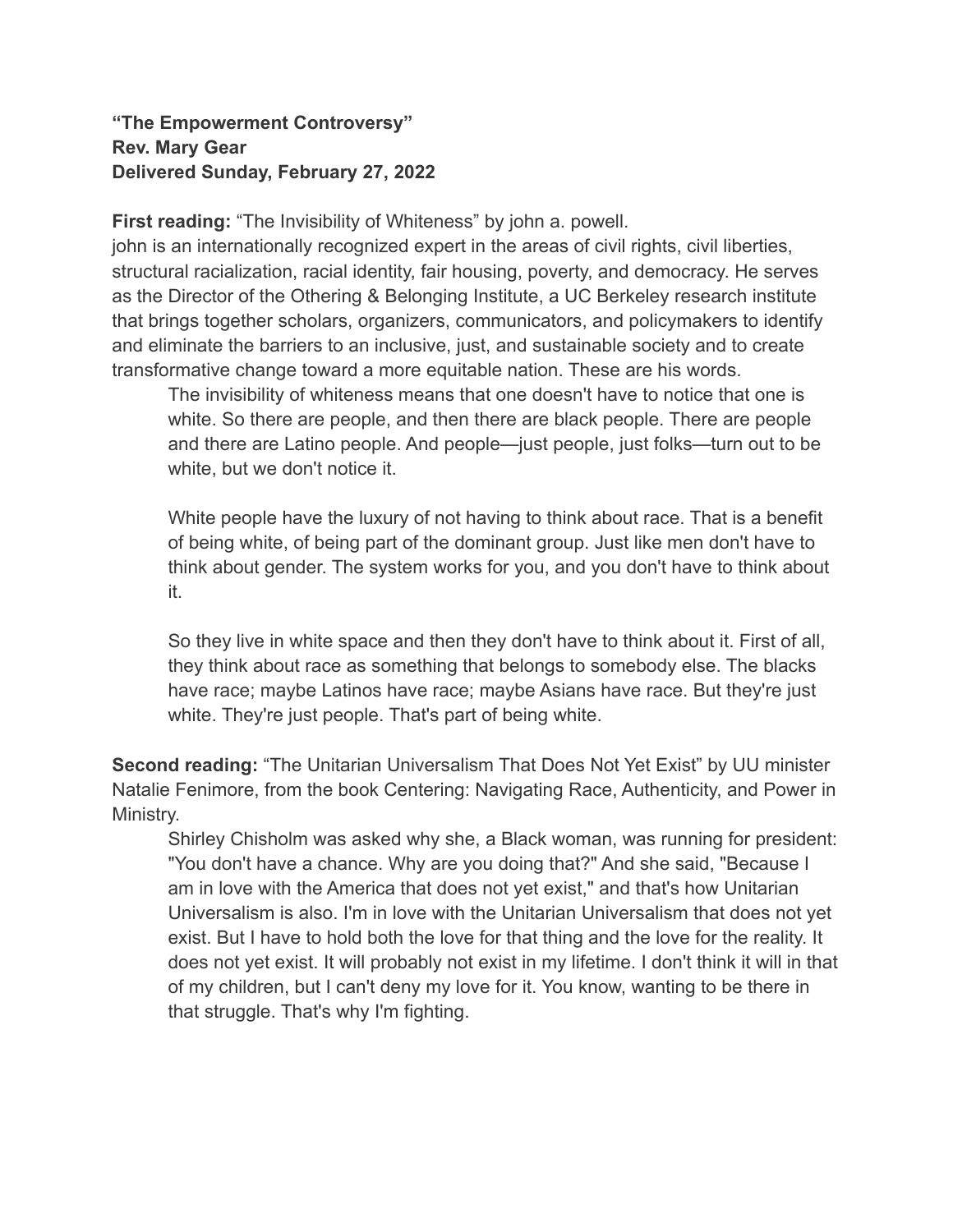## **Sermon/Homily: The Empowerment Controversy**

Many of us know the civil rights history of the marches from Selma to Montgomery, Alabama in the mid-1960's. For Unitarian Universalists, the story of the March 9, 1965 journey across the Edmund Pettus bridge lives in our collective memory as the epitome of UU racial justice work. When The Rev. Dr. Martin Luther King called the president of the Unitarian Universalist Association and asked UUs to join him in Selma, two-thirds of UU ministers went, along with many others. March 9, 1965 was also the day that two UUs were killed, Rev. James Reeb and Viola Liuzzo. Murdered because of their work for racial justice, some call them Unitarian Universalist martyrs.

We tell this story over and over; we tell it to our children and to each other as a call to action.

The story of what came next in the UUA is not as often told. It is a story of division, conflict, high emotion, betrayal, and pain. This story has been told by the Rev. Dr. Mark Morrison-Reed in his book, *Darkening the Doorways: Black Trailblazers and Missed Opportunities in Unitarian Universalism.* In 2003, the UUA created an oral history titled "Wilderness Journey: The Struggle for Black Empowerment and Racial Justice within the UUA 1967-1970," capturing some of the voices of those who were part of this history. Others refused to participate; the pain was still too great.

We'll put links to these resources in the chat and in The Spark this Thursday.

## <https://www.uuworld.org/articles/empowerment-tragedy>

## [Wilderness Journey: The Struggle for Black Empowerment and Racial Justice within the](https://www.youtube.com/watch?v=yDsD3mEtwjM) [UUA 1967-1970](https://www.youtube.com/watch?v=yDsD3mEtwjM)

What came after Selma is often called the Black Empowerment Controversy. Morrison-Reed has called it "The Empowerment Saga" and "The Empowerment Tragedy."

Briefly, here's what happened.

In the summer of 1967, Newark, Detroit and other cities exploded in violence as black communities demanded an end to racism. The country was on fire as it became clear that civil rights legislation was not enough to address African American poverty, oppression or frustration. The Unitarian Universalist Commission on Religion and Race convened an emergency conference at the Biltmore Hotel in New York on "the Unitarian Universalist Response to the Black Rebellion."

Morrison-Reed writes that "Thirty-seven of the 150 attendees in New York were African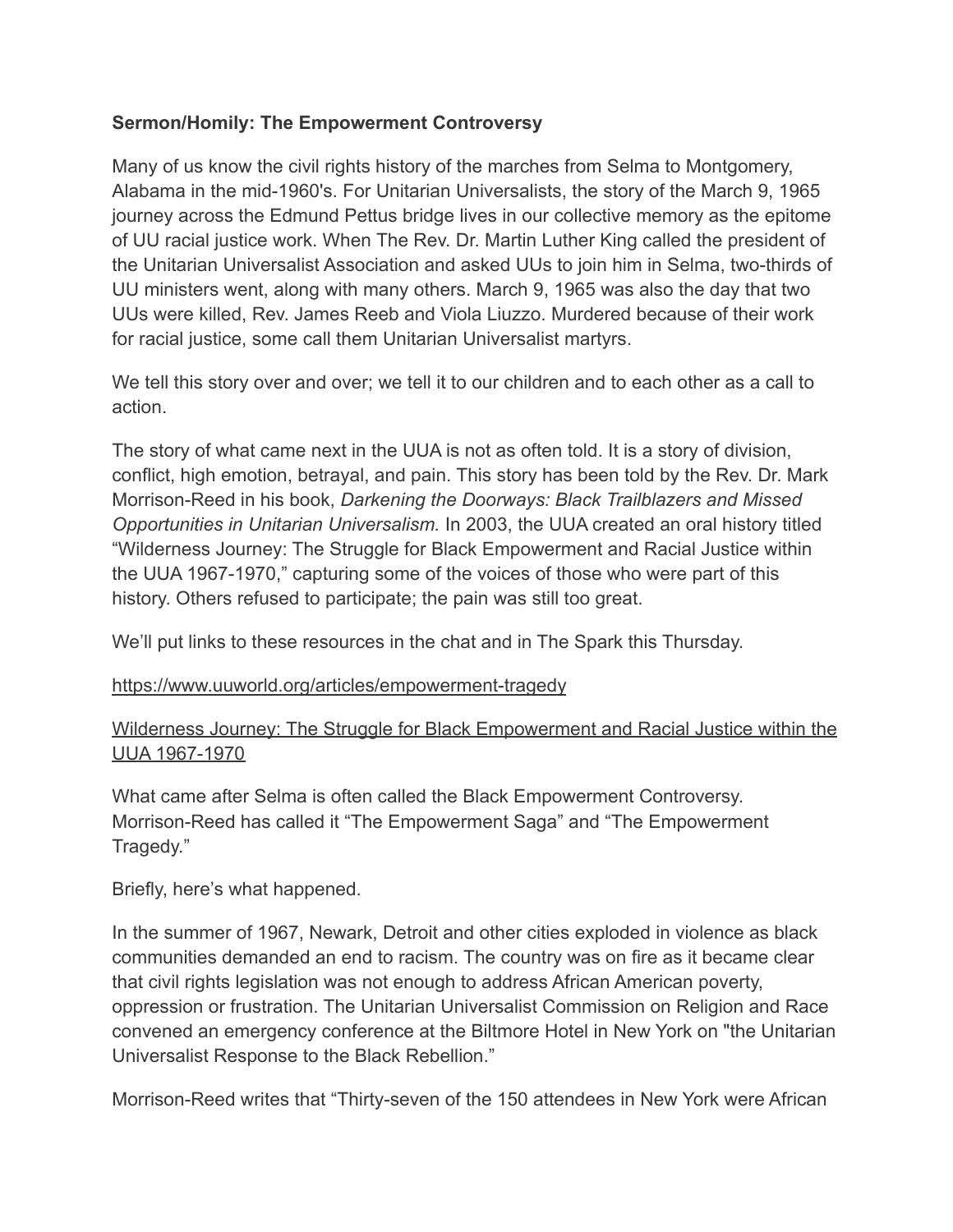Americans. They made up 25 percent of a gathering in a denomination of which they comprised only 1 percent, hailing from the urban churches in a faith community that was becoming more and more suburban."

Shortly after the conference started, 33 of the 37 African Americans withdrew to hold their own meeting. Many white participants didn't understand why they were not allowed to be part of the black caucus discussion and planning. In that caucus those 33 African Americans formed the Black Unitarian Universalist Caucus (BUUC) to set their own priorities and goals. At the end of the conference, BUUC made non-negotiable demands of the UUA Board that included funding for black programs, continued opportunities for black caucus, and more black representation in UUA leadership and in the ministry. The next month, the UUA Board denied BUUC's demands.

In 1968, the Black UU Caucus formed the Black Affairs Council (BAC), a formal committee seeking association with the UUA intending to serve as a coordinating agency for UU efforts toward race relations and black empowerment.

At the same time, some Unitarian Universalists felt that the direction of the Black Affairs Council was too separatist, so they formed Black and White Action (BAWA) for the efforts of some seeking to achieve racial justice through what they saw as more integrated means.

The stage was set for the 1968 General Assembly in Cleveland. UUs gather each year at General Assembly, GA, to learn together, worship together and do the business of the association. The Rev. Dr. Martin Luther King was assassinated just a few months prior to the June 1968 GA. In a very emotional business session that included shouting and shoving, voices in favor of full funding, voices concerned about appropriate use of funds, the GA voted to fund the Black Affairs Council, but not Black and White Action. In early 1969, the UUA Board voted to fund BAWA anyway.

The next year, at the 1969 General Assembly in Boston, the UUA board proposed that the GA delegates reconsider the BAC and BAWA funding, after learning that the UUA discretionary funds were gone--the UUA was broke. The GA planners put this funding decision at the end of a very long business agenda. When BAC leaders learned of this, they demanded that the agenda be changed; they felt they were being put at the back of the bus.

After a heated debate that included shouting, shoving and spitting, the GA delegates voted, and while a majority were in favor, they didn't have the required two-thirds to change the agenda, so the Black Affairs Caucus request failed. Angry and frustrated, most of the black UUs walked out of the meeting in response. The mostly white Liberal Religious Youth group followed. The remaining mostly white UUs were surprised,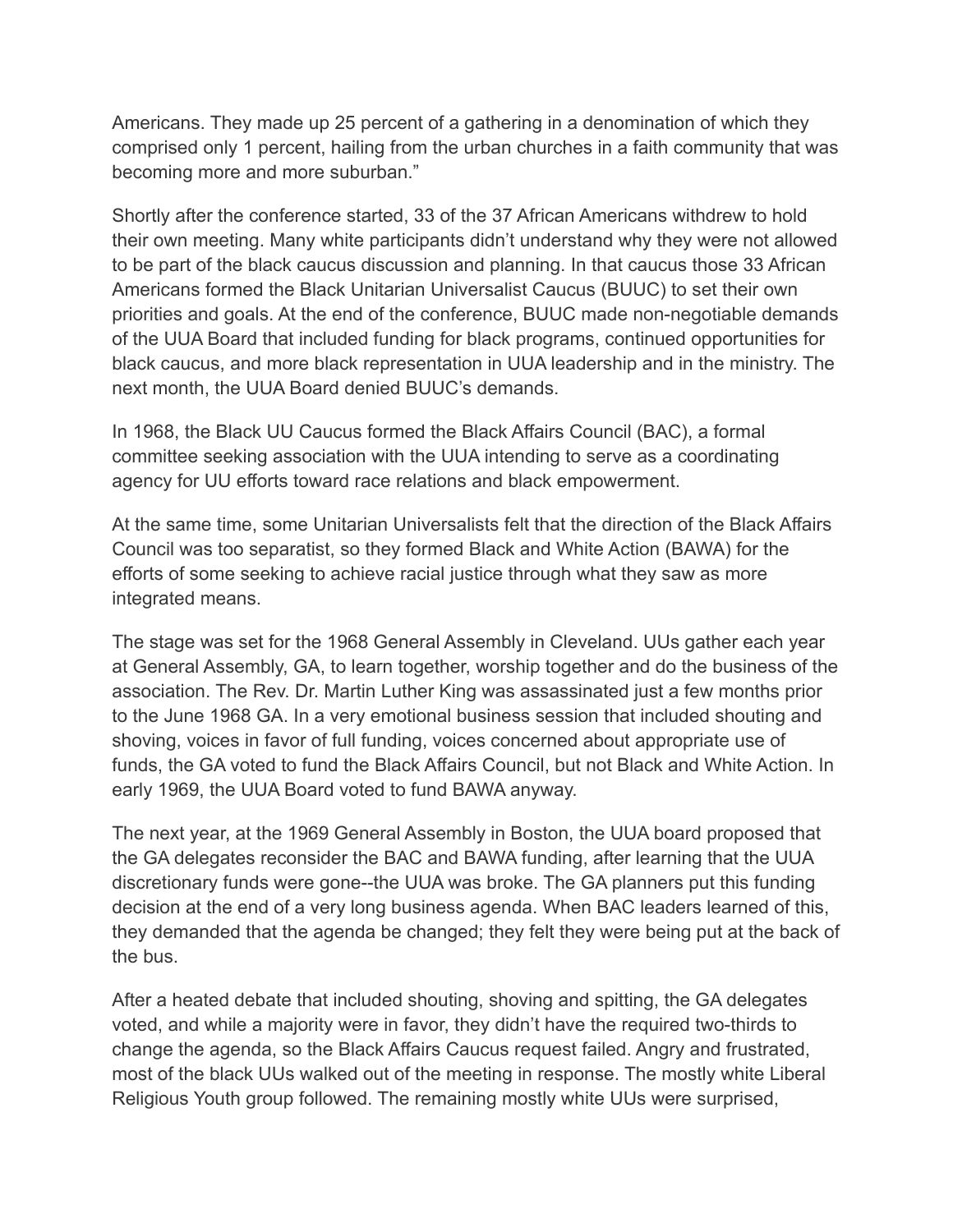shocked and hurt. After some time and mediation, all delegates returned to the assembly, and BAC funding was granted for another year. But relationships were strained, and trust was broken.

In January 1970, the UUA Board voted to stop funding both the Black Caucus and BAWA, citing financial concerns. Membership by people of all races in UU churches was declining and financial support was shrinking. BAC members boycotted the 1970 General Assembly, and the resolution to continue funding BAC was defeated in a vote of the delegates. And so, the black empowerment controversy ended, with many black UUs leaving their churches. But the racial tensions continued. As Morrison-Reed writes, this was a tragedy because "no one who was involved felt understood or appreciated, much less honored."

In 1968, the UUA was still quite young; the Universalist Church of America and the American Unitarian Association had just consolidated into the UUA in 1961. Neither the Unitarians nor the Universalists had a strong history of racial justice work. Sure, some worked for the end of slavery and against Jim Crow; some worked for civil rights. But Unitarians and Universalists were not leaders in a movement calling for racial justice.

The history of our denomination is that neither the Universalists nor the Unitarians ever gave much backing to African American congregations or supported African American ministers who might have formed congregations. Morrison-Reed notes that, prior to 1969, only two African Americans held significant positions of power within the denomination. And UUs never developed forms of worship, liturgy, writings, music, or theology that reflected the black experience. As Morrison-Reed puts it, "Black folks came to UU congregations, not the other way around." UUs didn't come to African Americans.

Since the Empowerment Controversy, there have been several attempts to address racial justice in our denomination: Journey Toward Wholeness, Beloved Conversations, the Black Lives Matter worship collective, Black Lives UU. And more recently the proposed  $8<sup>th</sup>$  principle, seeking to add to the current 7 principles of the UUA to affirm and promote "*journeying toward spiritual wholeness by working to build a diverse multicultural Beloved Community by our actions that accountably dismantle racism and other oppressions in ourselves and our institutions."*

What I notice is the echoes of the 1969 tensions present in our nation and denomination today. The pandemic has laid bare all the ways that communities of color are disproportionately affected by any calamity, in addition to the everyday challenges. In 2018 racial tensions in the UUA exploded when a white male minister was given a powerful position that a female religious educator of color was seeking. That resulted in a reckoning that continues today. The UUA leadership has aggressively moved to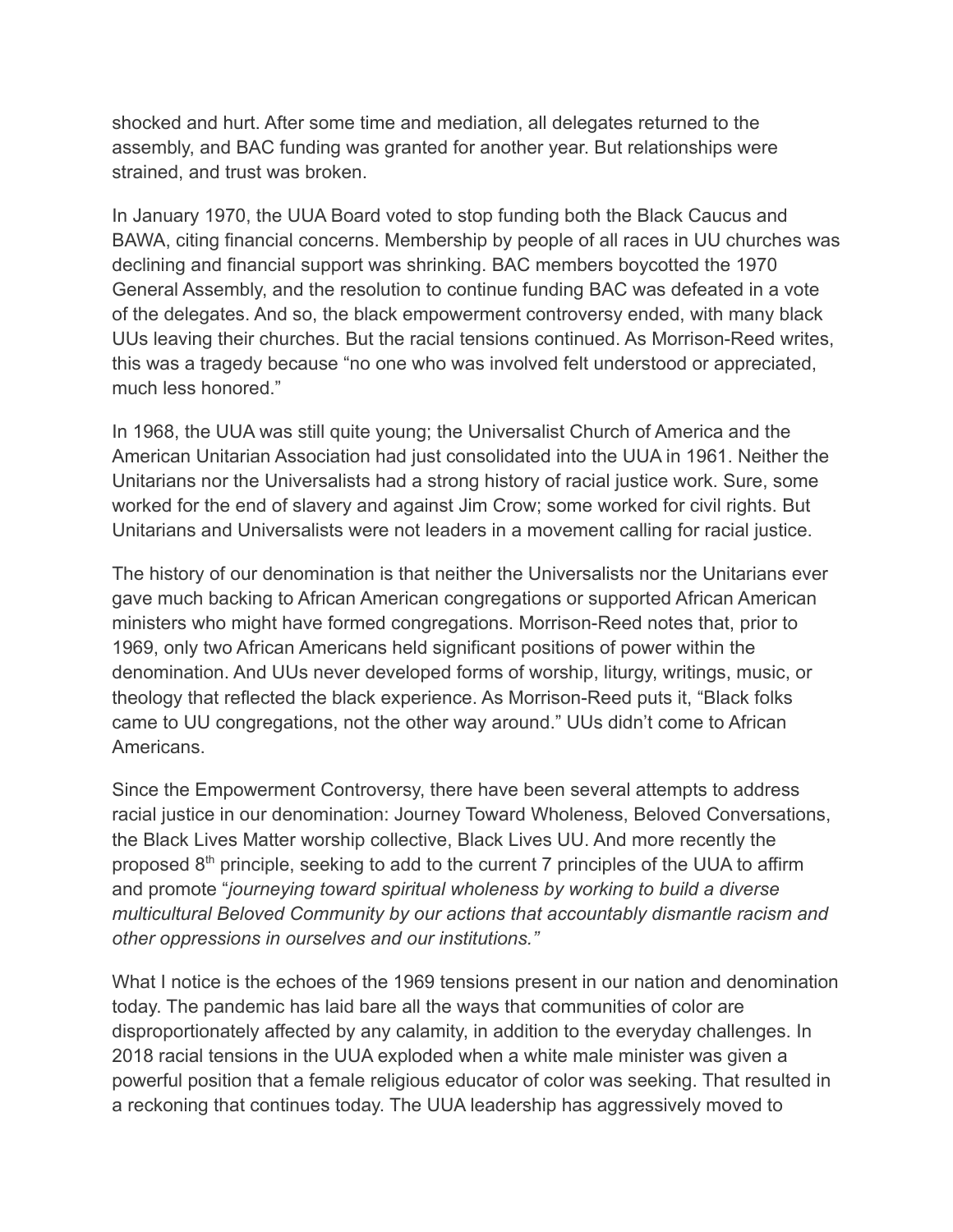recruit and place black, indigenous and people of color (BIPOC) in positions of power. If you attend any UU gathering, including GA, you will see BIPOC UUs leading worship, leading workshops, leading the way. We are now seeing funding for BIPOC programs and groups, continued opportunities for BIPOC caucus, and more BIPOC representation in UUA leadership and in the ministry. White UUs are learning to share power.

And the tensions present in 1969 are still here, too. There are some that say the voices calling for racial justice are too separatist, too radical, anti-white. When we speak of defunding the police or reparations, there are some who say that the movement for racial justice must be more reasonable and take place within our current institutions and structures. There are some who say that racial tensions are just not what they come to church for.

This is an example of the complexity of empowerment. When we share our power, or when we demand our power, it can cause conflict, tension and pain. One of the leaders in the Black UU Caucus, Joseph B. Samples says in "The Wilderness Journey" documentary, "You can't empower people, they have to empower themselves. What people are afraid of is what happens after people empower themselves."

Yes, indeed. Just notice what we call this chapter in our UU history. Rev. Bill Sinkford, the first black UUA president, writes,

Why, for example, do we use the term "Black Empowerment Controversy"? It seems to make the anguish of that period the fault of the relatively small group of African American Unitarian Universalists, rather than the result of the white Unitarian Universalist encounter with race and racism. The term "White Power Controversy" would be more accurate in many ways and would direct attention to the broad Unitarian Universalist movement, and its need for healing and transformation, rather than to the small, marginalized group of "black" people and their allies.

What if empowerment means that we have to face our own power, our own need for healing and transformation? What if we have to face what is painful and change?

Empowerment is also complex because it can put our principles and values in conflict. One of the tensions in this controversy is between the desire for justice and using the democratic process, which can be slow and can even be used unjustly.

Morrison-Reed writes that "The Rev. John Wolf, white minister of All Souls Unitarian Church of Tulsa [in 1968] told his church: "I am forced to choose between two rights . . . democratic procedure . . . [or] the redress of grievances of an oppressed minority."